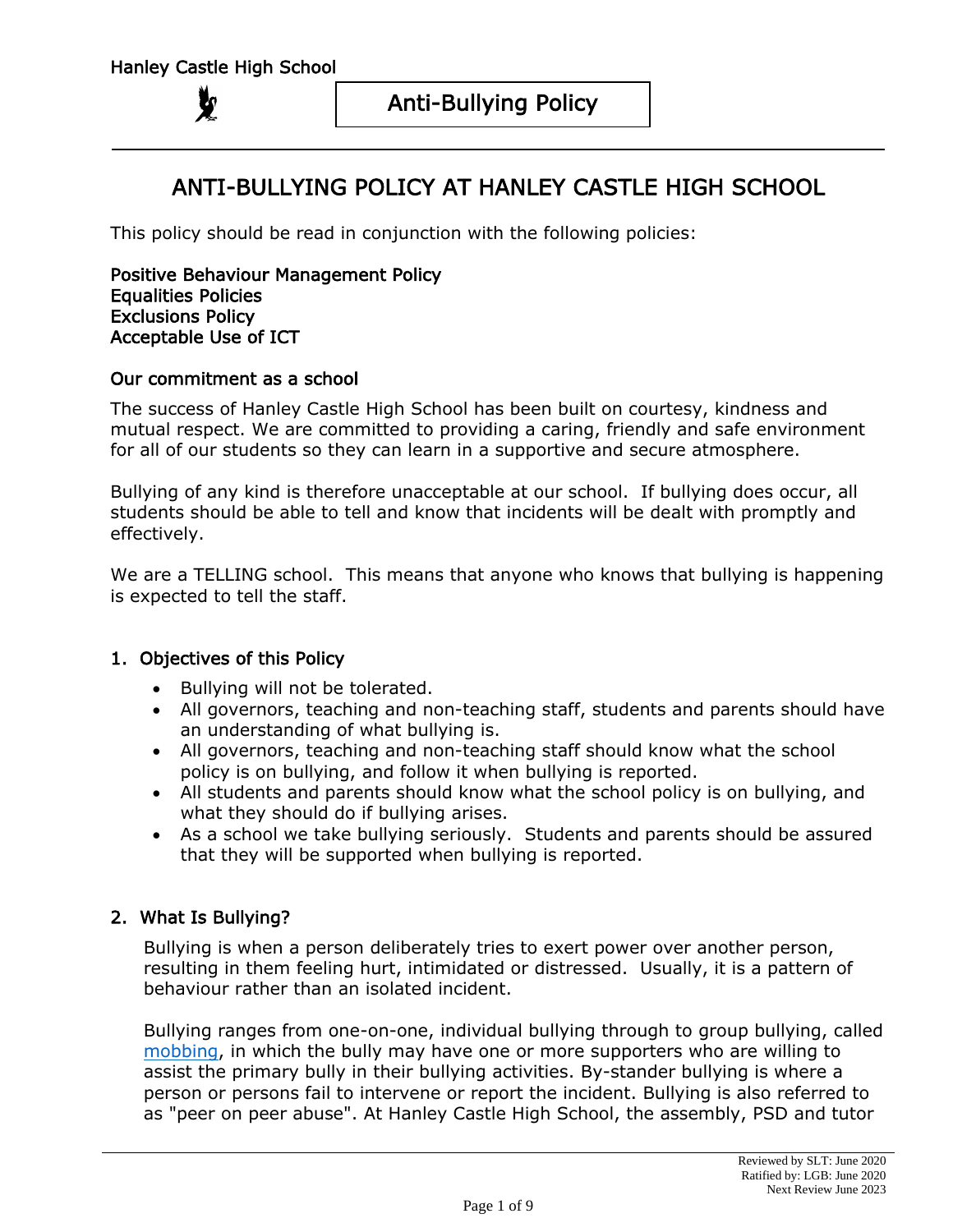education programmes explicitly educate students to recognise bullying in all its forms and teaches them how to respond if they witness bulling either to themselves or to another person.

It is also a form of discrimination where people are treated differently because of a perceived difference or prejudice. These perceived differences can include race, educational achievement, height, weight, gender, sexuality, body language, accent or name.

Bullying differs from a falling out amongst friends. Of course this is sad, but differs from bullying because bullying is usually sustained, part of a pattern, and is deliberately designed to hurt and humiliate the victim. It is not a one off argument or fight.

# Types of bullying include:

- Emotional being unfriendly, excluding, tormenting (e.g. hiding books, threatening gestures)
- Physical pushing, kicking, hitting, punching or any use of violence
- Racist racial taunts, graffiti, gestures
- Sexual unwanted physical contact or sexually abusive comments
- Homophobic because of, or focussing on the issue of sexuality
- Verbal name-calling, sarcasm, spreading rumours, teasing
- Cyber misuse of any technology such as the internet, mobile phones, social networking sites to hurt, intimidate or abuse

It should be noted that the school has the statutory power to discipline students for any misbehaviour, including bullying, during a school-organised or school-related activity. This includes misbehaviour in proximity to the school site and during the journey to or from school, while they are wearing school uniform or are in some other way identifiable as a member of the school.

In addition, it can punish misbehaviour, including bullying, in other circumstances if it has repercussions for the orderly running of the school, poses a threat to another student or member of the public or could adversely affect the reputation of the school.

# 3. Why it is Important to Respond to Bullying

Bullying hurts and no one deserves to be bullied. Everybody has the right to be treated with respect. Students who are bullying need to learn different ways to behave. Schools, and every member of the school community, have a duty to respond promptly and effectively to issues of bullying.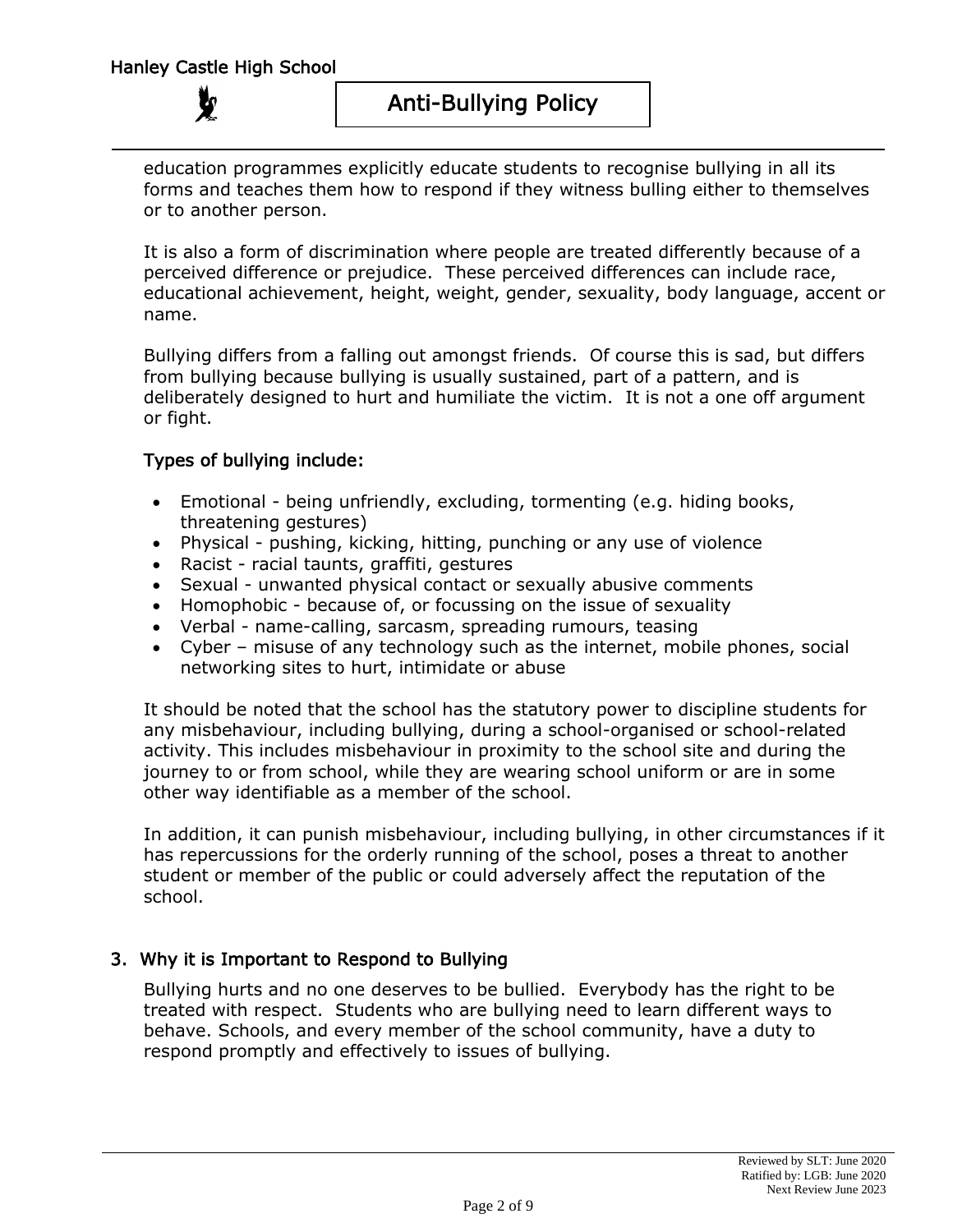Anti-Bullying Policy

### Signs and Symptoms

A child may indicate by signs or behaviour that he or she is being bullied. Adults should be aware of these possible signs and that they should investigate if a child:

- is frightened of walking to or from school
- doesn't want to go on the school / public bus
- begs to be driven to school
- changes their usual routine
- is unwilling to go to school (school phobic)
- begins to truant
- becomes withdrawn anxious, or lacking in confidence
- starts stammering
- attempts or threatens suicide or runs away
- cries themselves to sleep at night or has nightmares
- feels ill in the morning
- begins to do poorly in school work
- comes home with clothes torn or books damaged
- has possessions which are damaged or " go missing"
- asks for money or starts stealing money (to pay bully)
- has dinner or other monies continually "lost"
- has unexplained cuts or bruises
- comes home very hungry (money / lunch has been stolen)
- becomes aggressive, disruptive or unreasonable
- is bullying other children or siblings
- stops eating
- is frightened to say what's wrong
- gives improbable excuses for any of the above
- is afraid to use the internet or mobile phone
- is nervous and jumpy when a cyber message is received

These signs and behaviours could indicate other problems, but bullying should be considered a possibility and should be investigated

#### 4. What to do if you are being bullied or suspect a student is being bullied

#### 4.1 Students

#### If you are being bullied

- Talk to an adult or someone in school you trust. This might be a teacher, teaching assistant, sixth former, the school nurse.
- You will be taken seriously, and what you say will be passed to your tutor or the Key Stage Office or a member of the Senior Leadership Team.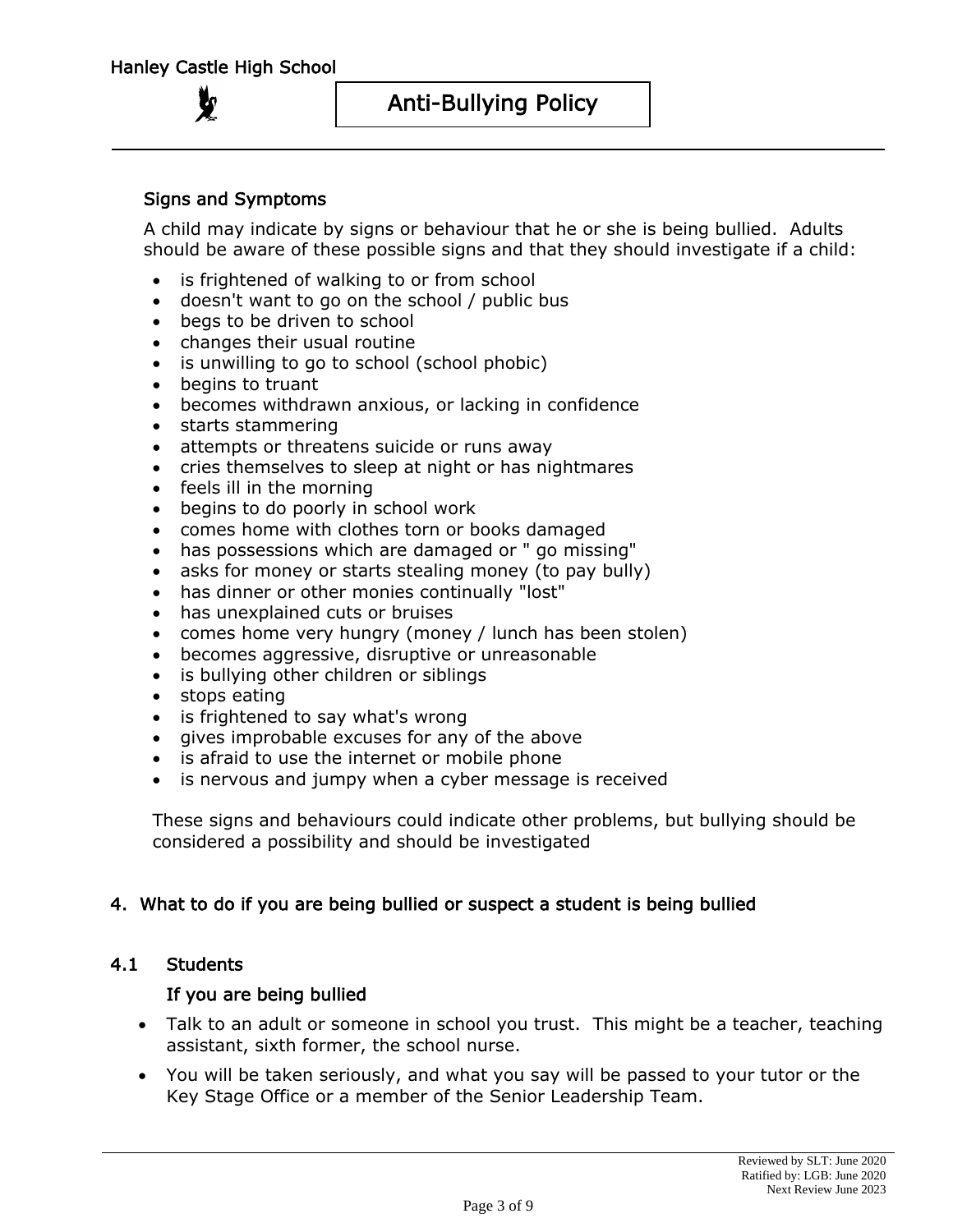- The bullying will be investigated, and appropriate action will be taken.
- You will be informed of the outcome of the investigation without breaching GDPR.

## If you see someone being bullied at school

- If you feel that the victim is in immediate danger, and it is safe to do so, step in and take the victim to any adult or member of the sixth form and describe what you have seen.
- If you are in any doubt concerning your own safety, find any adult or member of the sixth form and ask for their assistance
- If the victim is not in immediate danger report the incident to any member of staff.
- You will be taken seriously, and what you say will be passed to your tutor or the Key Stage Office or a member of the Senior Leadership Team.
- The bullying will be investigated, and appropriate action will be taken.
- Where possible, your anonymity will be preserved.

#### 4.2 Parents

- If you suspect your child or another child is being bullied (see 'Signs and Symptoms' above), gather as much detail as possible.
- Contact the school and talk to the relevant Key Stage Office.
- Do not let your child talk you out of contacting the school.
- If the bullying is taking place on the journey to or from school, or using any form of technology, please let the school know.
- In some cases, it may be appropriate to refer bullying which is taking place outside school to the Police. However, the school will always attempt to resolve bullying issues beyond the school, and will cooperate fully with any Police investigation.
- The school will inform you of the outcome of the investigation being conscious of observing GDPR.

# 4.3 Staff

- Any member of staff who receives a complaint will listen to the parent and / or student(s) and will take the matter seriously. They should take brief notes of names and circumstances as necessary.
- The parent / student should be reassured that they have acted correctly in reporting the bullying.
- The member of staff will refer the matter to the relevant tutor in accordance with the referral system established in the Positive Behaviour Management Policy.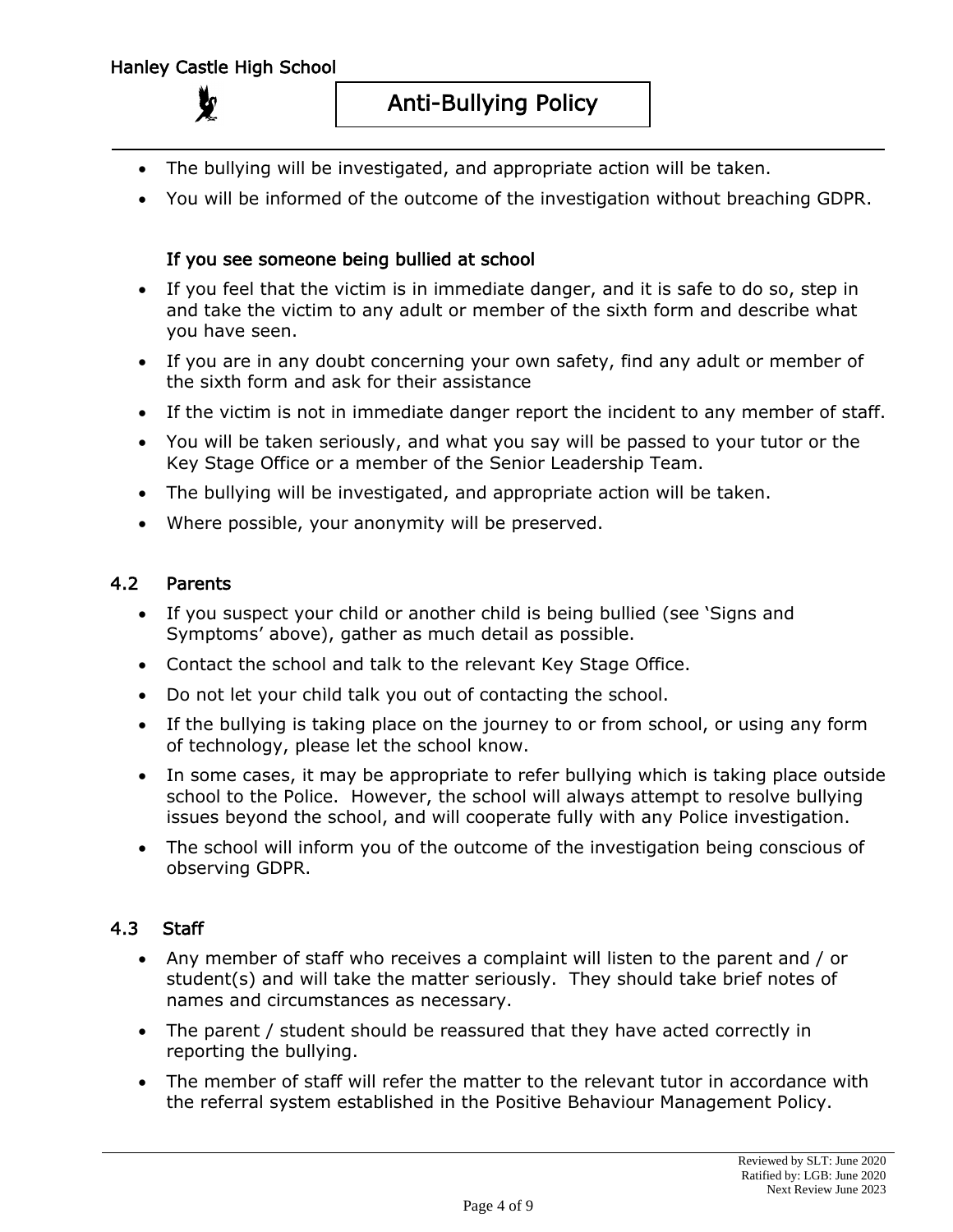- The bullying behaviour or threats of bullying must be investigated and the bullying stopped quickly.
- The member of staff will listen to all people involved as far as is reasonably possible, to reach as accurate a picture as is possible.
- Whilst it is always the aim of any investigation to 'get to the truth', the view point of all parties including those of by-standers must be factored in providing as complete a picture as possible. The outcome of any investigation will be based on the balance of probabilities.
- If the incident is serious, or appears to form part of a more serious pattern, the member of staff should refer the incident to the Head of Key Stage or the Deputy Head teacher i/c student support.
- As laid out in the Positive Behaviour Management Policy the Head of Key Stage will decide whether the incident should be handled at tutor level, Key Stage level or passed to the leadership team.
- The Head of Key Stage will generally be responsible for investigating the incident(s) as fully as possible, although other members of staff may be involved if appropriate.
- Action will be taken as outlined in the school's Positive Behaviour Management Policy, including a range of appropriate sanctions which may include contacting parents, the involvement of external agencies, an apology, a period of refocussing, fixed term exclusion, a Pastoral Support Plan and, if all strategies have been tried and failed, permanent exclusion.
- If appropriate the Police will be involved.
- Work will be commenced to help the bully (bullies) change their behaviour.
- Any bullying incident will be dealt with on an individual basis, and the school reserves the right to respond in different ways to different circumstances, while ensuring that consistency is preserved as appropriate.
- Data on bullying will be recorded and monitored carefully at a Key Stage level. Patterns and / or trends will be evaluated regularly and action taken as appropriate.

# 5. Follow-up actions

### 5.1 The victim

- The victim should be offered advice on how to deal with the incident or any possible subsequent incidents.
- Key stage team or tutor should follow-up later to check on progress.
- If appropriate a referral should be made to our school counsellor or anxiety therapist.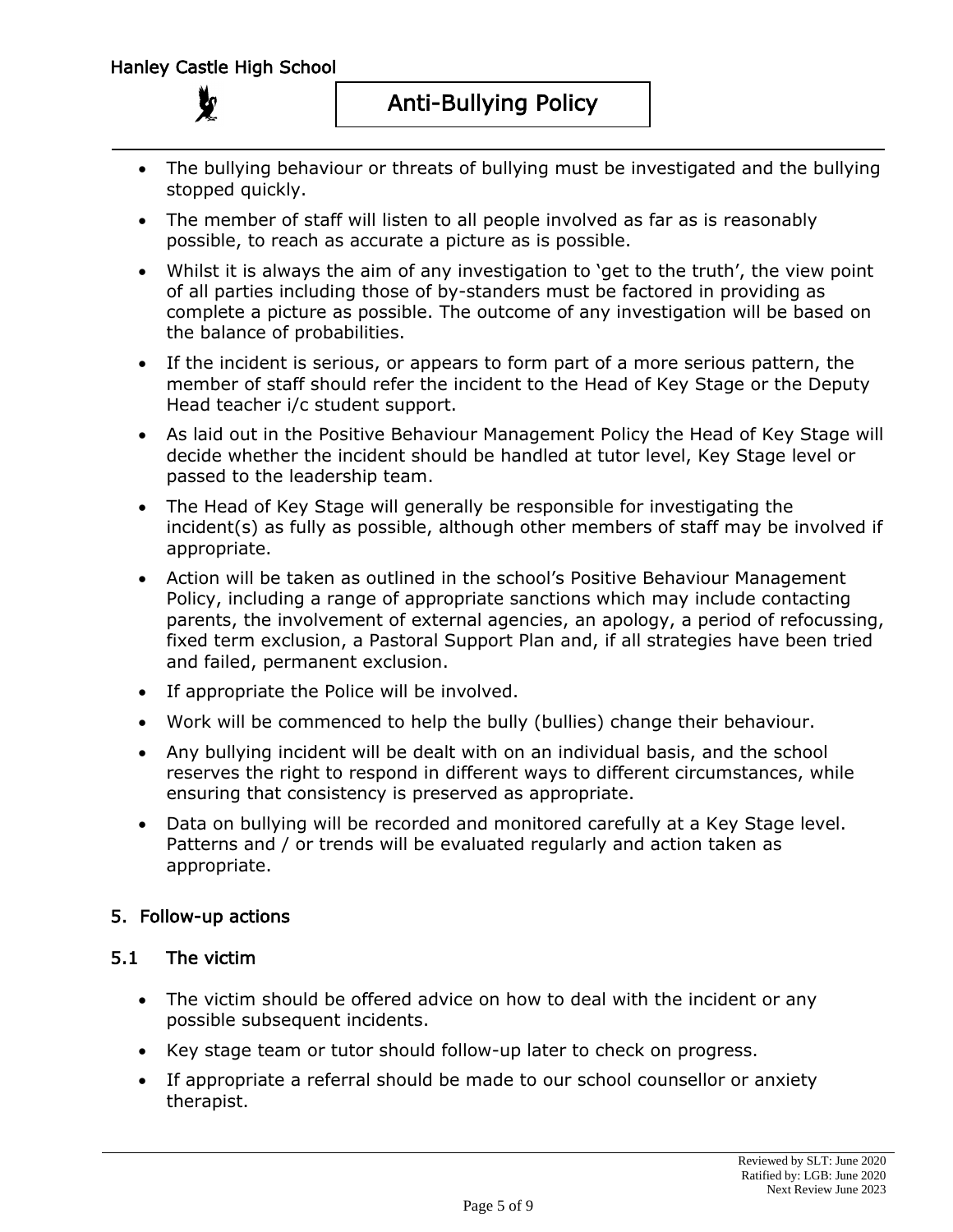Anti-Bullying Policy

## 5.2 The bully

- After the incident / incidents have been investigated and dealt with and any sanctions imposed, each case will be monitored to ensure repeated bullying does not take place.
- If possible, and appropriate, the students will be reconciled, using mediation.
- Further appropriate support may be put in place, including a Pastoral Support Plan if it is felt that the student is in danger of permanent exclusion.
- If appropriate a referral should be made to our school counsellor or anxiety therapist.

#### 6. Prevention

- Bullying is dealt with as part of our Personal, Social and Health Education (PSD) and Citizenship course, and in related behavioural themes in all years, across all subjects
- Positive behaviour is encouraged at all times as an integral part of promoting a healthy school.
- PSD, and any lessons may adopt any of the methods below for helping students to prevent bullying. As and when appropriate, these may include:
	- writing a set of school rules
	- **Example 3** signing a behaviour contract
	- writing stories or poems or drawing pictures about bullying
	- reading stories about bullying or having them read to a class or assembly
	- role-plays
	- having discussions about bullying and why it matters

#### 7. Care and Respect

As stated earlier in this policy, the success of Hanley Castle High School has been built on courtesy, kindness and mutual respect. We are committed to providing a caring, friendly and safe environment for all of our students so they can learn in a supportive and secure atmosphere.

The school's Care and Respect Policy states:

- Please be kind to others and make new members of the school feel welcome.
- Please respect each other's property.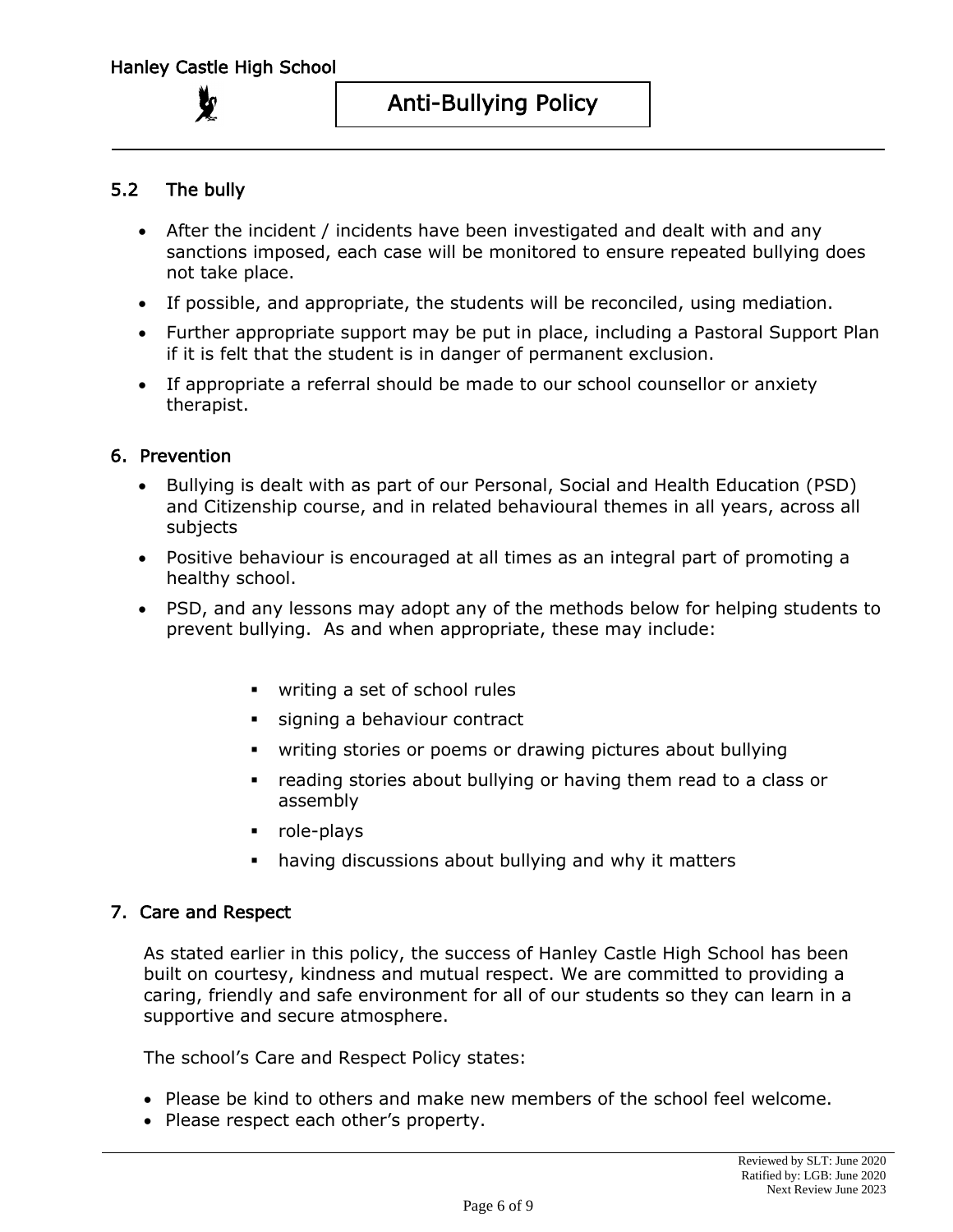$\chi$ 

Anti-Bullying Policy

- Please be honest and open about any incident of anti-social behaviour you have witnessed or experienced e.g. bullying, vandalism, smoking or drugs.
- If you are concerned, please talk about it to someone you trust or write down what happened and give the account to someone you trust. You will be listened to and action will be taken immediately.
- In general: care for the environment consider the needs and safety of others and yourself.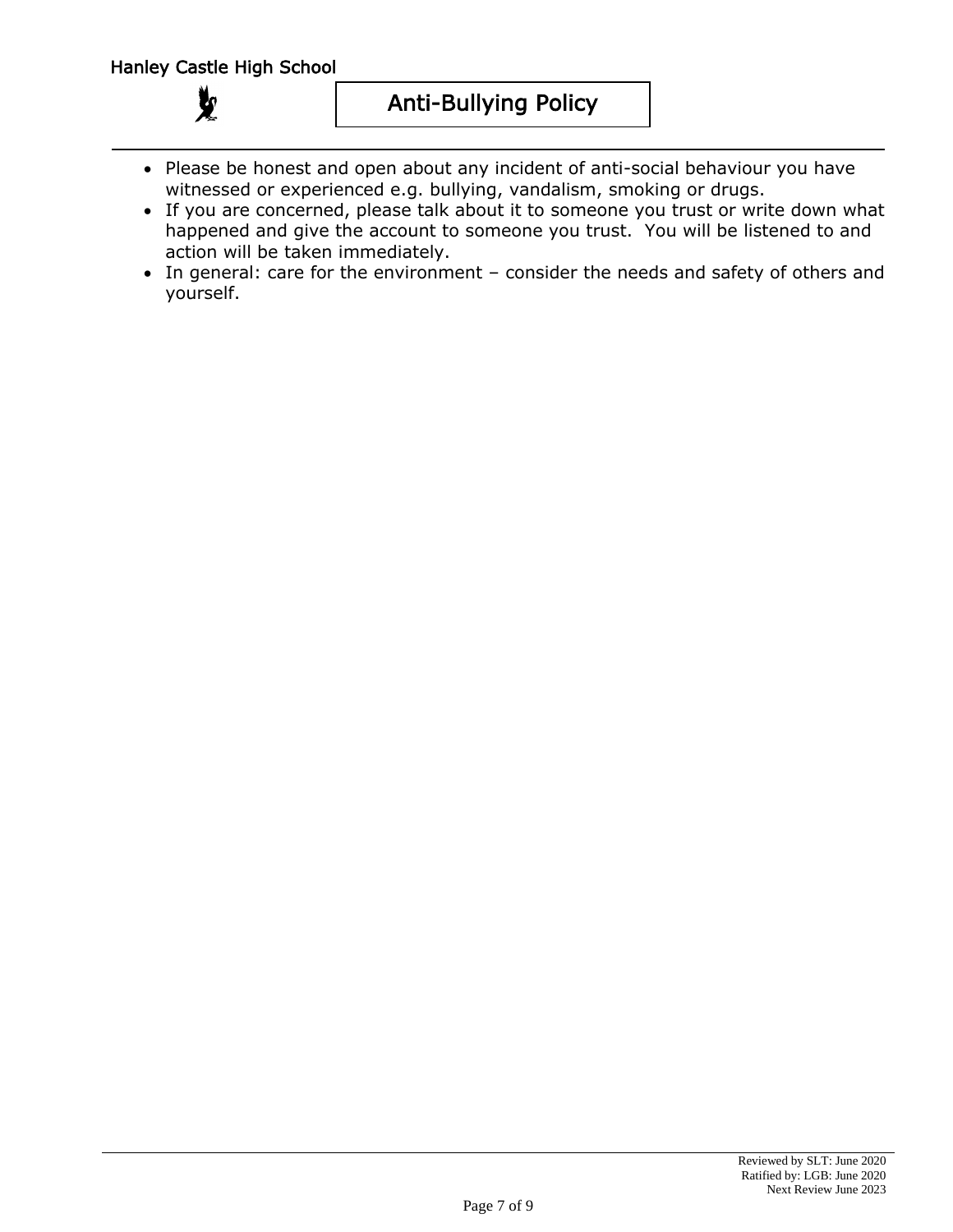# Appendix 1

# Advice for staff dealing with any bullying incident:

1. Listen carefully and calmly, and document what the student tells you Ensure a private place to talk. Do not dismiss their concerns or make them feel they are at fault. Listen to their account fully first and then ask them (and maybe others) questions to get more detail. Avoid the terms 'bully' or 'victim' and instead talk about the behaviour of everyone involved, including bystanders. Clarify if there are immediate safety risks and let the student know how you will address these. Keep a dated record of the conversation.

# 2. Collect additional information

Speak with all students involved, including bystanders. Keep records. Ensure you have information that answers who, what, where, when, how, why. Students views on why bullying is happening can suggest ways the school can respond.

# 3. Discuss a plan of action with the students

Once you are confident you have a comprehensive picture of the situation, discuss a plan of action with the student/s. Refer to HCHS policy in terms of expectations and implications. Invite suggestions from students as appropriate. Inform all students involved of your intention to inform their parents/carers. Where possible include some restorative work which may include support for all parties, restorative meetings, using the school counsellor etc.

### 4. Inform the students and appropriate staff of what you intend to do

Provide as much information as you can without violating the privacy of other students or parents. Also inform them about when you are planning to follow up with them after implementing the plan. Explain that you will look at immediate and short-term responses as well as other long-term preventative measures or efforts to promote a positive school climate – utilise the 'daily check in' for the week following the disclosure.

### 5. Provide suggestions about what to do if the bullying occurs again

Have information on hand to share with students or set up a meeting for them to talk about strategies with an appropriate staff member.

# 6. Record the incident in SIMs

### 7. Set a date for follow up review/s – 2 weekly in first instance

Bullying can require a sustained effort to prevent, particularly if situations are long standing. Reviews are critical to check in with students and parents, and to ensure the school's efforts have not caused other problems or merely created a problem elsewhere.